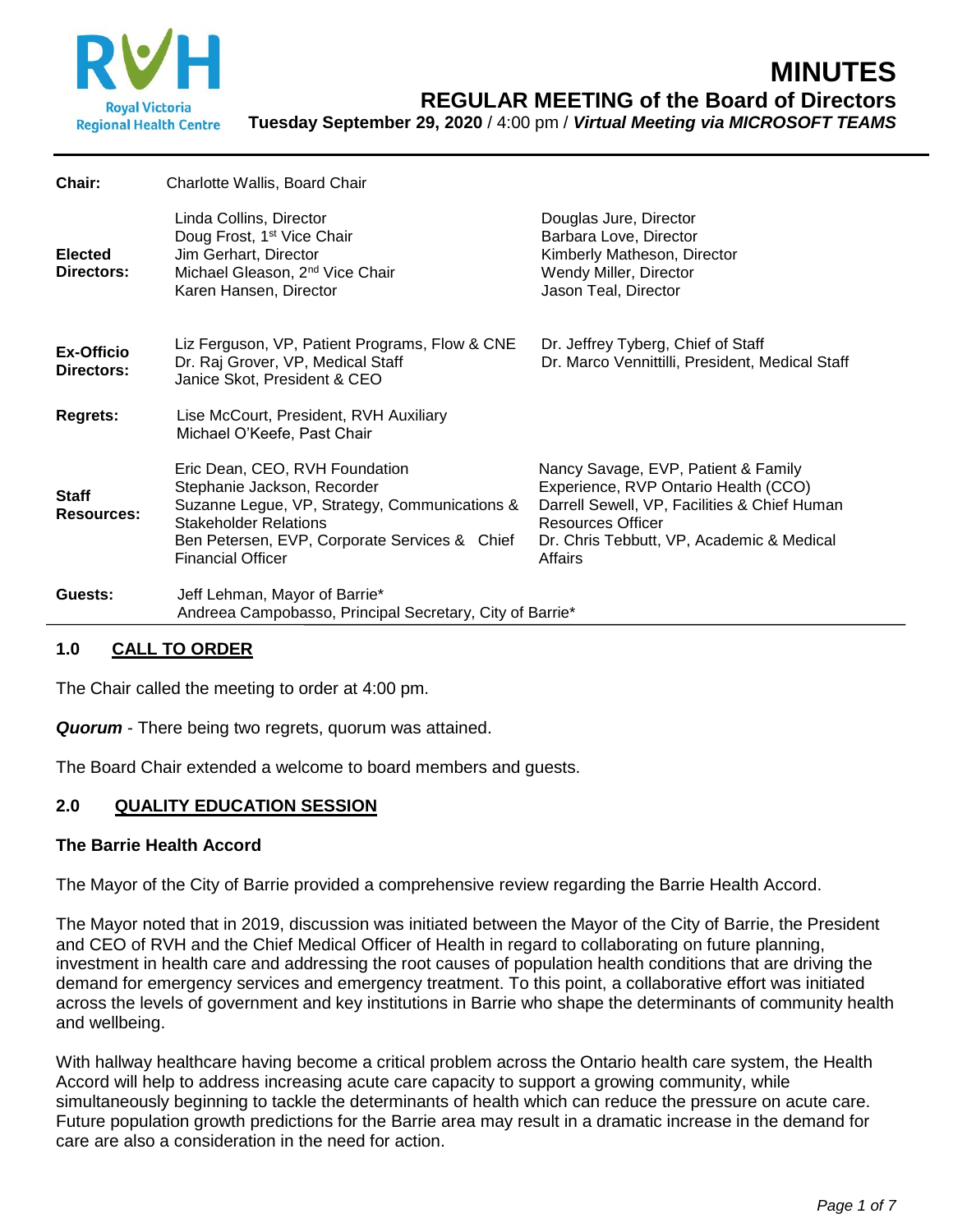

The Mayor continued regarding investment decisions, shaping demand for decades to come, that should be made alongside planned major investments in acute care, including hospital expansions. It was noted that the Barrie Police Services Board, City of Barrie Council, Simcoe County Council and the Simcoe Muskoka District Health Unit Board of Directors have approved participation in the Barrie Health Accord.

The Mayor confirmed awareness of the tremendous pressure that COVID-19 has placed on RVH's resources, and noted that The Accord envisions a future collaborative planning process, and recognizes that until the end of the global pandemic and COVID-19 emergency, there can be little, if any, additional resource requirements asked of the RVH.

In closing, the Mayor noted that The Barrie Health Accord is a critical first step that commits five major public sector organizations to reinforcing a central message of a healthy community and aims to create a channel for collaboration towards its goals.

In response to a question, the Mayor of Barrie noted that there is a planned potential to include several other local partners once this project is past the initial development phase, including education and transportation partners.

In response to a question, the Mayor of Barrie confirmed that the initiative of The Barrie Health Accord is to discuss investments and target them in a way that reduces pressure on all essential services through a collaboratively set strategy. The model brought forward for The Barrie Health Accord has been designed to collectively identify areas of opportunity to provide support before they are in a crisis stage.

# **3.0 APPROVAL OF AGENDA/CONSENT AGENDA/Declaration of Conflicts**

*Declaration of Conflicts – no conflicts were declared.*

The Board Chair indicated that the Agenda and Consent Agenda were pre-circulated. Agenda items as follows:

### **Board of Directors Meeting Minutes – May 26, 2020**

**BE IT RESOLVED** that the RVH Board of Directors approves the May 26, 2020 RVH Board of Directors Meeting Minutes.

# **Board & Committee Work Plans 2020-21**

**BE IT RESOLVED** that the Board of Directors accepts the recommendation of the Governance Committee and approves the 2020-21 Board and Board Committee Work Plans.

### **Board Committee Terms of Reference 2020-21**

**BE IT RESOLVED** that the Board of Directors accepts the recommendation of the Governance Committee and approves the 2020-21 Board Committee Terms of Reference.

# **Board Policies & Procedures**

**BE IT RESOLVED** that the Board of Directors accepts the recommendation of the Governance Committee and approves renewal of the Char & Vice Chair Succession Planning Policy, Governance & Organizational Performance Management Policy and the Board Member Nominations Procedure.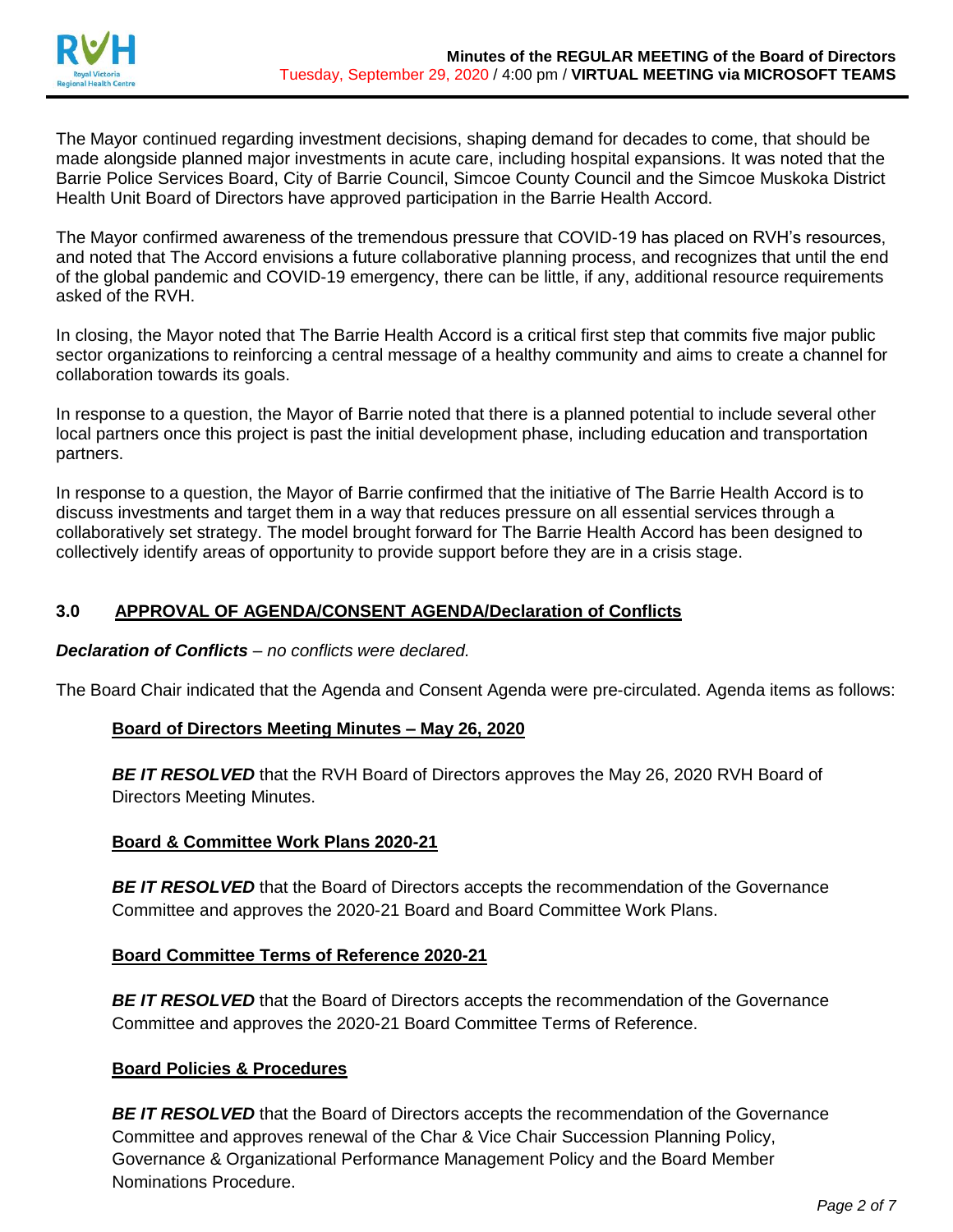

## **Governance Performance Management Framework 2020-21**

**BE IT RESOLVED** that the RVH Board of Directors accepts the recommendation of the Governance Committee and approves the 2020-21 Governance Performance Management Framework.

The following motion was *duly moved, seconded and carried:*

**BE IT RESOLVED** the Board of Directors approves the September 29, 2020 Agenda, including Consent Agenda, as presented.

### **4.0 DECISIONS**

#### **Barrie Health Accord**

*This motion has been provided by the City of Barrie and approved by the four Health Accord partner organizations:*

With no further questions or objections; the following motion was *duly moved, seconded and carried:*

### **Whereas:**

- We believe community health is about achieving well-being in all aspects of life;
- We believe that fighting root causes with upstream investment is the path to long term sustainability;
- We believe that improving the health of our community takes decades, therefore we need to think generations ahead in order to achieve community health, safety, and well-being;
- We believe a collaborative and co-ordinated plan for investment in the health and safety of our City will result in efficient deployment of resources;

#### **Therefore:**

- We commit to working together over the next decade in a collaborative, coordinated effort to build a healthier and safer community by making sustainable investments in the determinants of health;
- We commit to participating in a community-wide planning process to co-ordinate these investments;
- Once developed jointly, we commit to pursuing these project priorities across our organizations;
- We commit to setting measurable outcome metrics, and transparently reporting them to the community.

**BE IT RESOLVED** that the RVH Board of Directors approves RVH's involvement in the Barrie Health Accord as presented at the September 29, 2020 Board of Directors meeting.

*Mayor Jeff Lehman and Andreea Campobasso were excused from the meeting.* 

It was *duly moved, seconded and carried* to go in camera.

There was In Camera approval of Board of Directors Award of Excellence 2020 and discussion regarding Professional Staff Credentialing.

It was *duly moved, seconded and carried* to go out of in camera.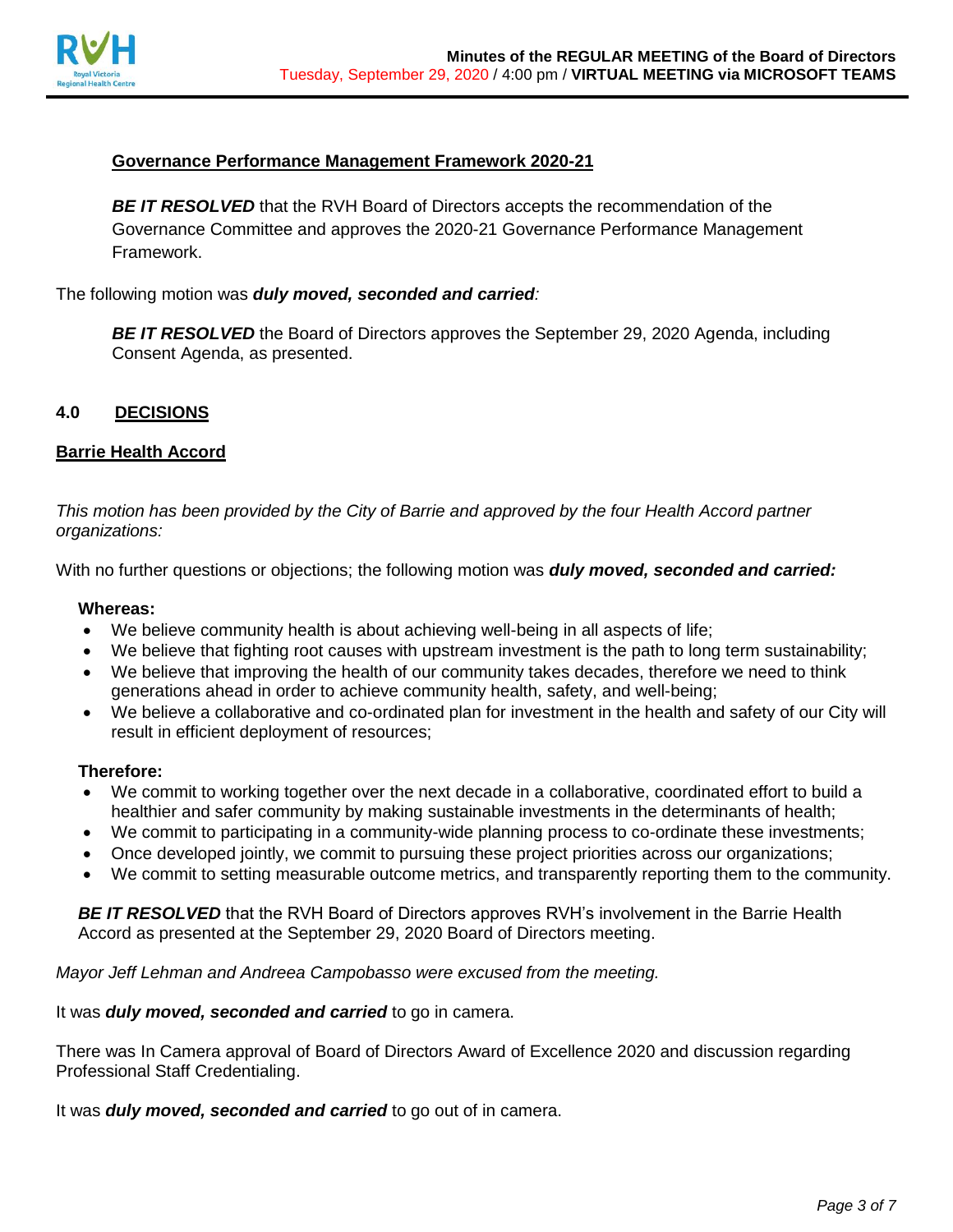

## **Naming of Professional Staff Departments and Divisions**

The Chief of Staff provided an overview of the recommendations of the external Physician Leadership Structure Review. Discussion ensued regarding a formal and divisional structure for the professional staff which includes some updates to departmental and division names, brought forward to the Board as per the RVH Professional Staff By-laws, Section 9.1 and 9.3.

With no further questions or objections; the following motion was *duly moved, seconded and carried:*

**BE IT RESOLVED** that the Board of Directors accepts the recommendation of the Medical Advisory Committee and approves the Naming of the RVH Professional Staff into such Departments and Divisions as stated in the September 29, 2020 Medical Advisory Committee Report.

#### *MY CARE* **Approval to Refresh**

The President and CEO and the Vice President, Strategy, Communications and Stakeholder Relations provided an update regarding the *MY CARE* Strategic Plan refresh. While the COVID-19 pandemic delayed the refresh process, an updated timeline was provided to the Board.

In response to a question, the Vice President, Strategy, Communications and Stakeholder Relations confirmed that an opportunity to provide feedback into the refresh would be made available to Board members prior to the November 2020 Board of Directors meeting discussion.

With no further questions or objections; the following motion was *duly moved, seconded and carried:*

*WHEREAS* the *MY CARE* strategic plan, including the vision, mission, values and strategic directions has been an effective blueprint providing the focus necessary to achieve many identified goals since 2013; and

*WHEREAS, MY CARE* has been a helpful tool in driving improvements in, both, the patient experience as well as employee, physician and volunteer engagement scores;

*BE IT RESOLVED* that the RVH Board of Directors agrees with the recommendation to refresh the *MY CARE* strategic plan in 2021 with an expiry date of 2023*.*

### **CARE4 Budget**

The President and CEO and the Executive Vice President, Corporate Services and Chief Financial Officer provided a fulsome overview of the CARE4 Budget, including a review of planning assumptions, proposed budgets, and Healthtech overview and recommendations.

In response to a question, the President and CEO confirmed that this project allows RVH tremendous opportunities for future collaboration with regional partners in addition to the current regional partners.

In response to a question, the Executive Vice President, Corporate Services and Chief Financial Officer noted that all four partner hospitals have engaged in extensive budget conversations collaboratively and have confirmed there are appropriate plans in place to address any cost increases.

With no further questions or objections; the following motion was *duly moved, seconded and carried:*

*BE IT RESOLVED* that the Board of Directors accepts the Finance & Audit Committee recommendation to revise the CARE4 Capital Budget from \$50.0M to \$56.9M of which RVH's portion will be \$34.8M; and;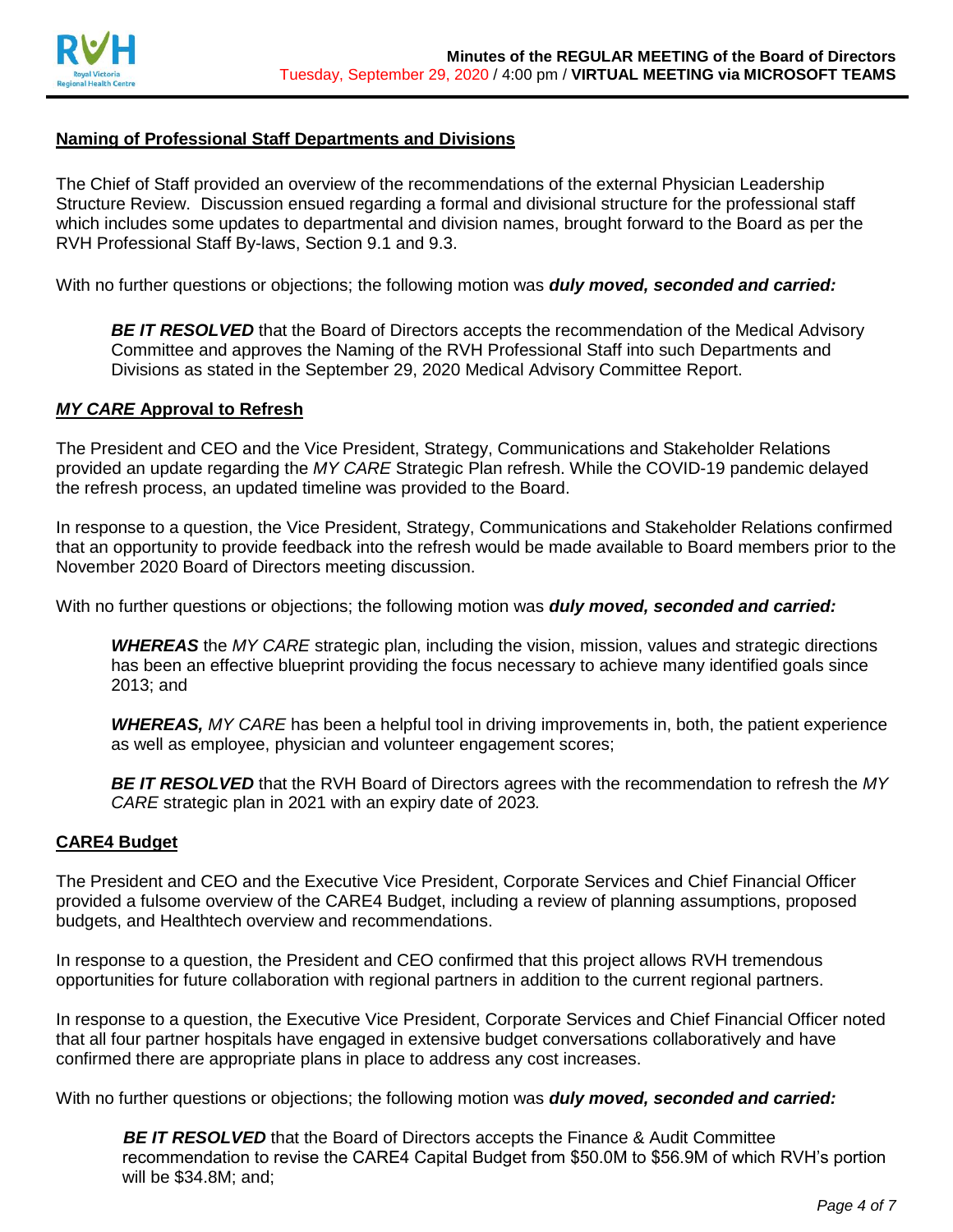

**THAT** the Board of Directors accepts the recommendation that RVH, as the lead agency and sole contract holder with Healthtech Consulting on behalf of the CARE4 project, increase the Healthtech Consulting contract from \$3.2M to \$7.9M.

# **5.0 REPORTS / UPDATES**

### *CHAIRS REMARKS*

### *Board Annual Signing*

The Board Chair noted that in keeping with governance best practice and an Accreditation standard, Directors complete the Annual Director Declaration & Consent. Thank you to members for completing this.

### *Confidentiality*

The Board Chair reviewed confidentiality along with good governance practices for in camera minutes which are confidential and should not be discussed outside the boardroom until disclosed in an open session of the Board. Board members were reminded that all matters discussed at a board committee meeting are confidential unless determined not to be confidential by the Committee Chair. The only spokespersons for the health centre are the Chair of the Board and the President and CEO. The Chair stated that in deciding what can be communicated by Board members outside of a Board meeting, it is important to balance transparency while protecting the best interests of the organization and board members were encouraged to ask if they are unsure. New members can connect with their board mentor, Board Chair or President & CEO. It was also noted that best practice for Directors of the Board is to forward any questions directly to the Chair of the Board and/or President & CEO.

### *Patient / Family Member concern process*

The Board Chair advised Directors that patient concerns communicated to Board members should be redirected to the Patient and Family Experience office. Board members wishing to pursue a patient or community concern should connect with the President & CEO.

### *2020/21 Peer Evaluations*

The Board Chair asked the Directors to expect to receive the peer evaluation templates by September 30, 2020, provided to them electronically via email, noting that each Director is responsible for submitting to the Chair an evaluation, prior to May 1, 2021, of four to five of their peers.

### *Board Meeting Evaluations*

The Board Chair advised Directors that evaluations will now be sent electronically following each Board meeting and all feedback is welcomed and very appreciated.

### *Board Evaluations*

The Board Chair thanked Directors for completing the annual Board evaluation noting that we have very strong governance practices and follow the Guide to Good Governance and Accreditation Standards. Overall, the results were very positive and thanked all Board members for their contributions and dedication. A reminder was provided noting that the Executive Committee is responsible for evaluations of the Chief Executive Officer and Chief of Staff as per the Terms of Reference.

# *Quality Committee Summary Report*

The Quality Committee Chair, provided an overview of the September Quality Committee meeting including a review of the performance improvement scorecard, quality education sessions from Spiritual Care & Planning and Redevelopment, Enterprise Risk Management, Legislative Compliance and Quality & Patient Safety Metrics.

# *CEO REPORT*

A detailed CEO's report was circulated with the Board package for information purposes.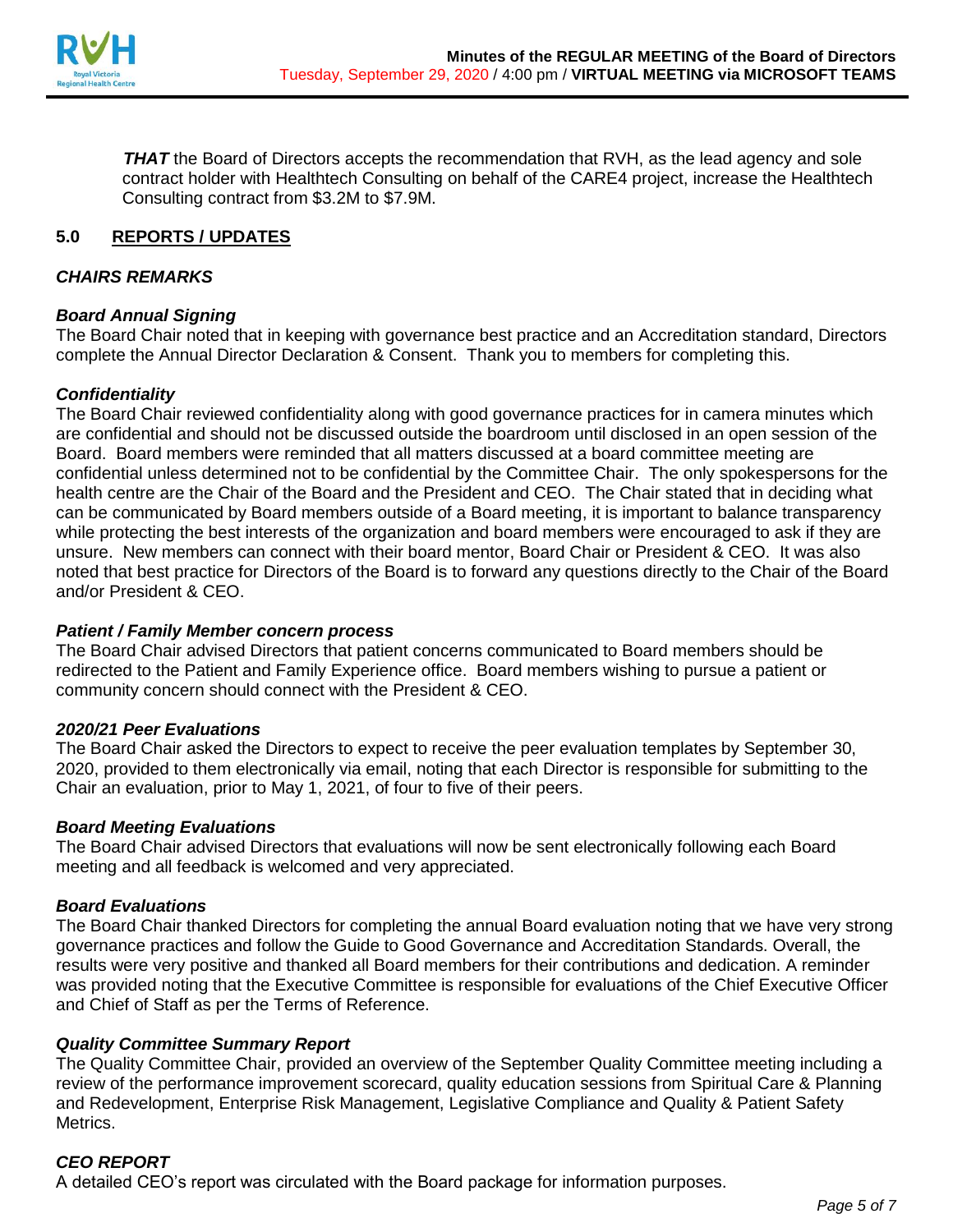

# *From Our Patients*

The President & CEO read a letter from a patient and his wife who recently received care in the Emergency Department. The patient expressed his sincere appreciation for the outstanding level of care from all of TEAM RVH during the ongoing global pandemic.

# *RVH's First Same-Day Arthroplasty Procedure*

The President & CEO highlighted RVH's first same-day arthroplasty procedure, making RVH the first hospital in North Simcoe Muskoka to offer such a service on a regular basis. Congratulations to Dr. Marco Vennettilli for this outstanding accomplishment.

### *Smile Cookies*

The President & CEO noted that this year's proceeds from the Tim Horton's Smile Cookie campaign will go to support RVH's birthing unit and Hospital Simcoe. Members of TEAM RVH participated by purchasing smile cookies and volunteering to help launch the campaign.

### *RVH's Day of Gratitude*

The President & CEO highlighted RVH's Virtual Day of Gratitude held on September 24, 2020. During the day, volunteers and staff reached out to over 6,000 donors to say 'thank you'. Social media videos were viewed approximately 4,000 times with 500 thank you cards, 3,700 emails and 203 phone calls made. The President & CEO offered her sincere thanks to the volunteer RVH Board of Directors for their time and dedication to RVH.

### *CARE4 Update*

The President & CEO and Vice President Patient Programs, Flow and CNE provided an update regarding the ongoing work of the CARE4 project. Including review of the progress report, recent wins, financial status, preparedness and next steps.

It was *duly moved, seconded and carried* to go in camera.

In Camera discussions ensued regarding:

- 2020/21 Operating Budget Timelines
- Master Planning (MP2)
- Ontario Health Teams
- Professional Staff Matters

It was *duly moved, seconded and carried* to go out of in camera.

### *CHIEF OF STAFF REPORT*

### *Medical Advisory Committee Report*

The Chief of Staff provided an overview of the Medical Advisory Committee (MAC) report highlighting quality education sessions, quality and patient safety, MAC subcommittee reporting structure, professional staff policy development, and terms of reference for MAC, Medical Advisory Executive Committee and Credentials Committee. The Chief of Staff reported that Dr. Derek Benjamin, Chief of Medicine was appointed as the MAC representative on the Board of Directors Joint Conference Committee.

# **6.0 NEXT MEETING**

# **Regular Meeting**

Tuesday, November 24, 2020